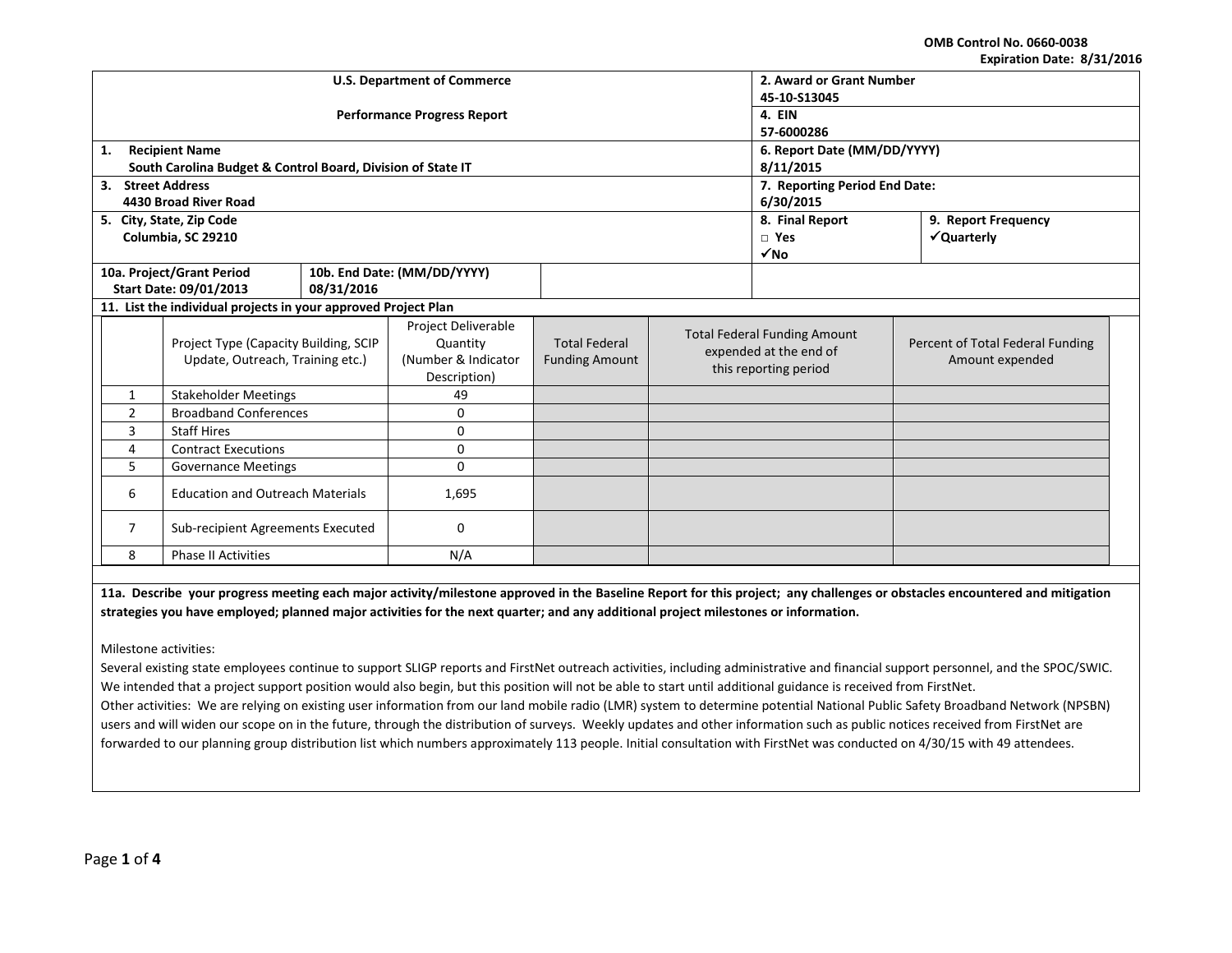**11b. If the project team anticipates requesting any changes to the approved Baseline Report in the next quarter, describe those below. Note that any substantive changes to the Baseline Report must be approved by the Department of Commerce before implementation.** 

We anticipated developing and distributing a FirstNet factsheet, but have decided to rely on FirstNet material at this time to keep the message consistent regarding FirstNet activities.

**11c. Provide any other information that would be useful to NTIA as it assesses this project's progress.** 

Our work this quarter focused on remaining plugged into workshops, webinars and conference calls. We remain actively engaged with Federal/state and local organizations and associations including FirstNet, NTIA, NASCIO, NASTD, RECCWG, NCSWIC and Region IV RECCWG.

**11d. Describe any success stories or best practices you have identified. Please be as specific as possible.**

No success stories or best practices were identified in Quarter 8.

**12. Personnel** 

## **12a. If the project is not fully staffed, describe how any lack of staffing may impact the project's time line and when the project will be fully staffed.**

The project is not fully staffed, and is currently being assisted by the following staff personnel identified below in item #12b. We don't anticipate any changes to the project's timeline.

## **12b. Staffing Table**

| <b>Job Title</b>         | FTE % | <b>Project(s) Assigned</b>                                                                           | Change    |
|--------------------------|-------|------------------------------------------------------------------------------------------------------|-----------|
| SWIC/SPOC                |       | Provide oversight of all SLIGP project activities                                                    | No change |
| Administrative Assistant |       | Provide administrative support for grant management, governance meetings, and<br>outreach activities | No change |
| <b>Finance Assistant</b> |       | Provide support for budget management, procurement, and processing invoices                          | No change |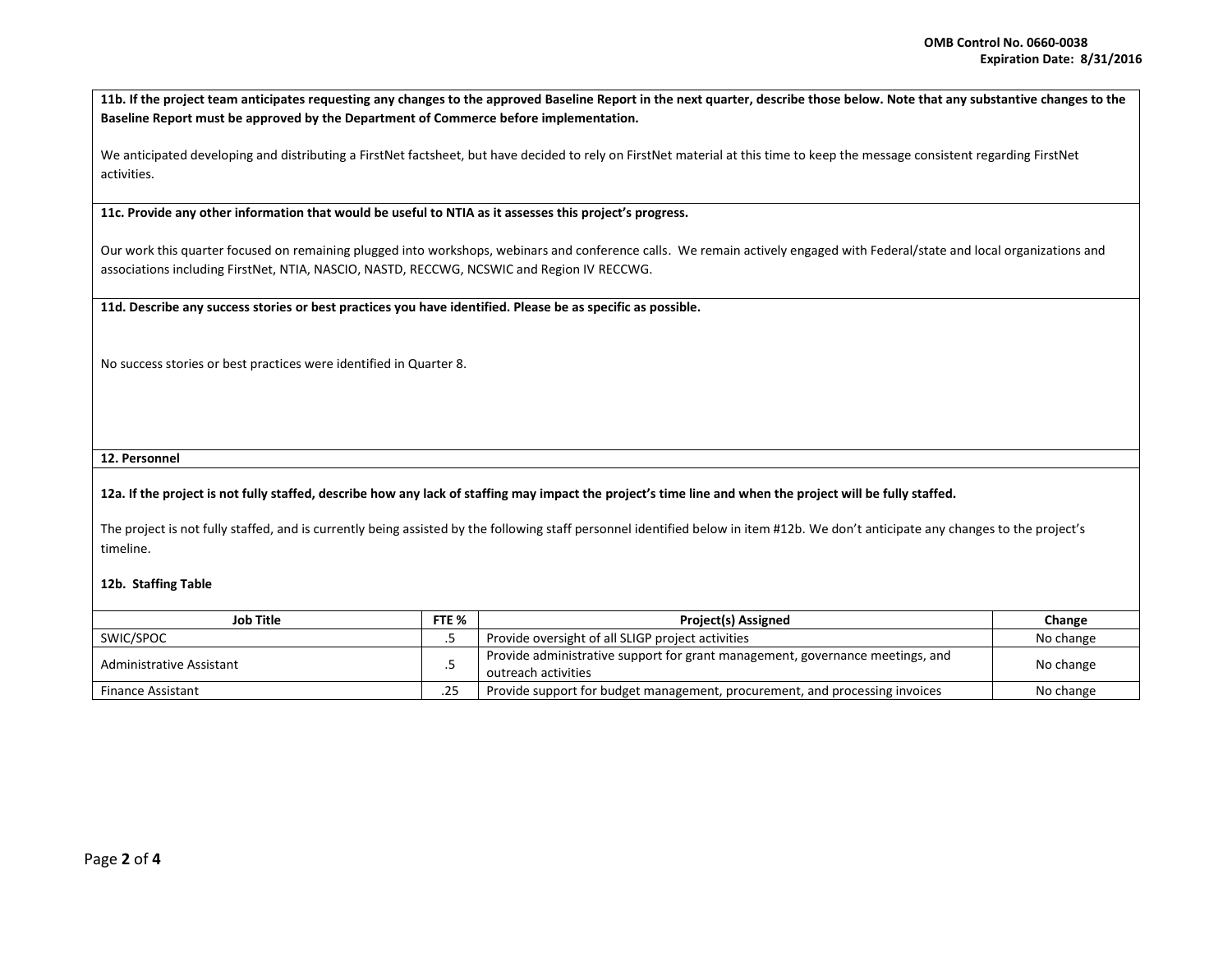**OMB Control No. 0660-0038 Expiration Date: 8/31/2016**

|                                                                                                                                                                                       | 13. Subcontracts (Vendors and/or Subrecipients) |                      |                                                                                                                                                                                                 |                            |                               |               |                      |                                                                                                                                       |                                                 |                          |
|---------------------------------------------------------------------------------------------------------------------------------------------------------------------------------------|-------------------------------------------------|----------------------|-------------------------------------------------------------------------------------------------------------------------------------------------------------------------------------------------|----------------------------|-------------------------------|---------------|----------------------|---------------------------------------------------------------------------------------------------------------------------------------|-------------------------------------------------|--------------------------|
|                                                                                                                                                                                       |                                                 |                      |                                                                                                                                                                                                 |                            |                               |               |                      | 13a. Subcontracts Table - Include all subcontractors. The totals from this table must equal the "Subcontracts Total" in Question 14f. |                                                 |                          |
| Name                                                                                                                                                                                  | <b>Subcontract Purpose</b>                      |                      | Type<br>(Vendor/Subrec.)                                                                                                                                                                        | RFP/RFQ<br>Issued<br>(Y/N) | Contract<br>Executed<br>(Y/N) | Start<br>Date | End<br>Date          | <b>Total Federal</b><br><b>Funds Allocated</b>                                                                                        | <b>Total Matching</b><br><b>Funds Allocated</b> | Project and % Assigned   |
| TBD                                                                                                                                                                                   | Website development                             |                      | Vendor                                                                                                                                                                                          | N                          | N                             | <b>TBD</b>    | <b>TBD</b>           | \$163,000                                                                                                                             | \$0\$                                           | N/A                      |
| TBD                                                                                                                                                                                   | Legal assistance with<br><b>MOUs</b>            |                      | Vendor                                                                                                                                                                                          | N                          | N                             | TBD           | <b>TBD</b>           | \$133,000                                                                                                                             | \$0                                             | N/A                      |
| TBD                                                                                                                                                                                   | Conference planning                             |                      | Vendor                                                                                                                                                                                          | N                          | N                             | <b>TBD</b>    | <b>TBD</b>           | \$133,000                                                                                                                             | \$0                                             | N/A                      |
| TBD                                                                                                                                                                                   | Phase II Support                                |                      | Vendor                                                                                                                                                                                          | N                          | N                             | TBD           | <b>TBD</b>           | \$483,000                                                                                                                             | \$0                                             | N/A                      |
| 13b. Describe any challenges encountered with vendors and/or sub-recipients.<br>None at this time. We may begin work on RFP development upon receipt of additional FirstNet guidance. |                                                 |                      |                                                                                                                                                                                                 |                            |                               |               |                      |                                                                                                                                       |                                                 |                          |
| 14. Budget Worksheet                                                                                                                                                                  |                                                 |                      |                                                                                                                                                                                                 |                            |                               |               |                      |                                                                                                                                       |                                                 |                          |
|                                                                                                                                                                                       |                                                 |                      | Columns 2, 3 and 4 must match your current project budget for the entire award, which is the SF-424A on file.<br>Only list matching funds that the Department of Commerce has already approved. |                            |                               |               |                      |                                                                                                                                       |                                                 |                          |
| Project Budget Element                                                                                                                                                                |                                                 | <b>Federal Funds</b> |                                                                                                                                                                                                 | <b>Approved Matching</b>   | <b>Total Budget</b>           |               | <b>Federal Funds</b> | <b>Approved Matching Funds</b>                                                                                                        |                                                 | Total Funds Expended (7) |
| (1)                                                                                                                                                                                   |                                                 | Awarded (2)          |                                                                                                                                                                                                 | Funds (3)                  | (4)                           |               | Expended (5)         | Expended (6)                                                                                                                          |                                                 |                          |
| a. Personnel Salaries                                                                                                                                                                 |                                                 | 500,000              |                                                                                                                                                                                                 | 303,997                    | 803,997                       |               | 0                    | 29,789                                                                                                                                |                                                 | 29,789                   |
| b. Personnel Fringe Benefits                                                                                                                                                          |                                                 | 140,000              |                                                                                                                                                                                                 | 85,119                     | 225,119                       |               | 0                    | 8,340                                                                                                                                 |                                                 | 8,340                    |
| c. Travel                                                                                                                                                                             |                                                 | 159,300              |                                                                                                                                                                                                 | 6,048                      | 165,348                       |               | 0                    | $\mathbf 0$                                                                                                                           |                                                 | $\mathbf 0$              |

d. Equipment 0 0 0 0 0 0 e. Materials/Supplies | 5,998 | 3,420 | 9,418 | 0 | 0 | 0 | 0 f. Subcontracts Total 912,000 0 912,000 0 0 0 g. Other | 136,224 | 64,800 | 201,024 | 0 | 0 Indirect 0 0 0 0 0 0 h. Total Costs | 1,853,522 | 463,384 | 2,316,906 | 38,129 | 38,129 i. % of Total 80% 20% 100% 0% 100% 100%